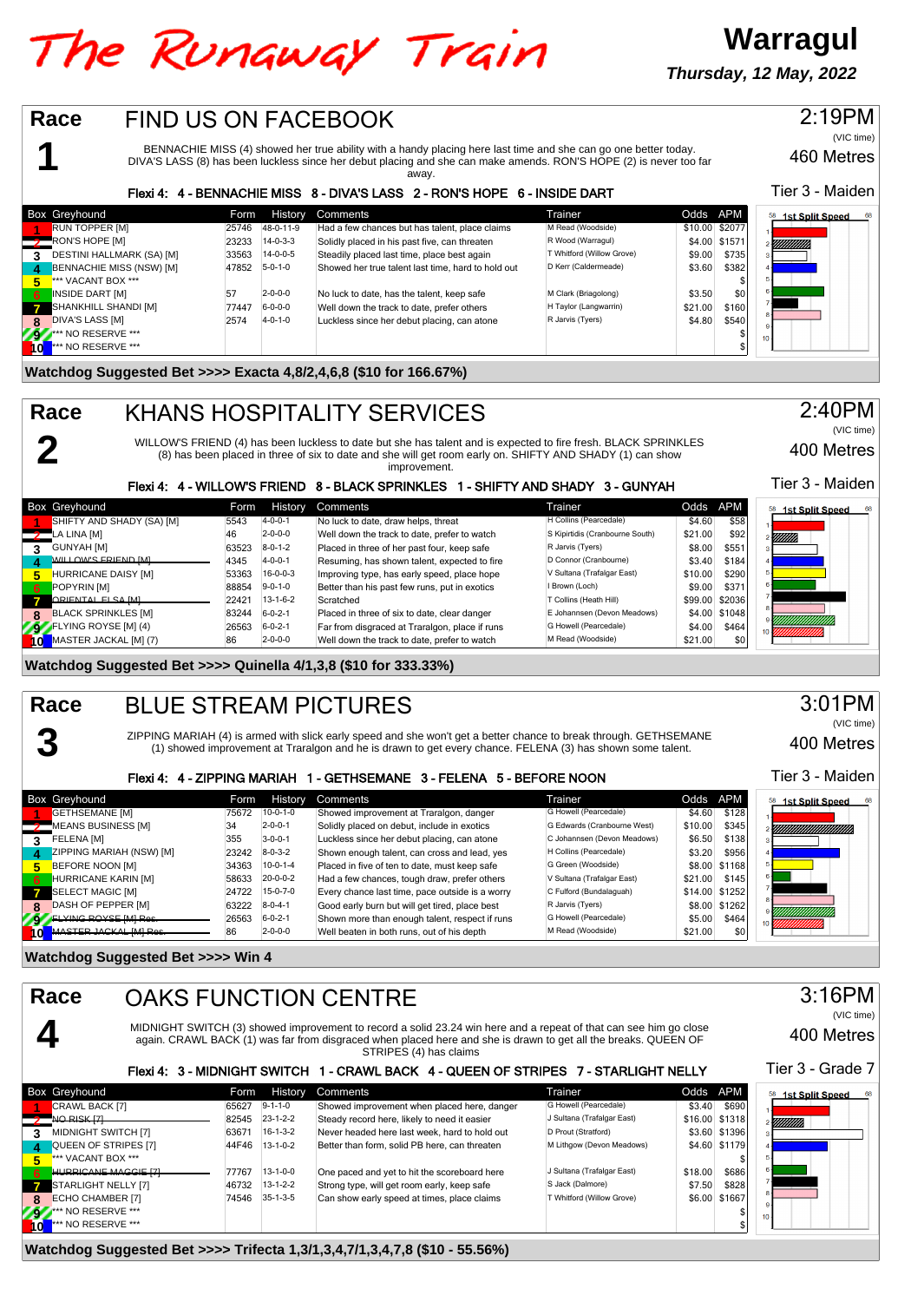# The Runaway Train

**Thursday, 12 May, 2022**

**Warragul**

## **5 Race**

**6**

**7**

### VIATEK (1-2 WINS)

MEMPHIS ROCK (3) has been solidly placed in his past five and he has the speed to make every post a winner. MYALL HIKER (7) has a good turn of foot and he can work into the mix mid race. BRANDEEN JERRY (4) is more than capable.

Tier 3 - Restricted Win Flexi 4: 3 - MEMPHIS ROCK 7 - MYALL HIKER 4 - BRANDEEN JERRY 5 - OODNADATTA MAN Box Greyhound **Form History Comments** Trainer Trainer Codds APM<br>**Example 2008** 1925-19 1938-1948 Trainer Comments Trainer Codds APM **Trainer** Codds APM 1926 58 1st Split Speed 11 SHEILA SAZS [7] 52537 23-1-1-3 Solidly placed two runs back, place again L Fulford (Maffra) \$10.00 \$1322<br>11 SHEILLE LOVE [7] 526.00 \$856 1-3-12 One paced and does not win enough races A Farley (Churchill) \$26.00 \$856 **2** DORELLIE LOVE [7] 46464 66-1-3-12 One paced and does not win enough races A Farley (Churchill) \$26.00 \$856<br>2232 21-2-5-6 Solidly placed in his past five, hard to hold out J Reynolds (Pearcedale) \$3.60 \$3407 Ø **32232** 31232 31-2-5-6 Solidly placed in his past five, hard to hold out J Reynolds (Pearcedale) 53.60 \$3407<br> **31275** 9-1-2-3 Strong type, gets a cart across, can threaten G Sneyders (Nilma North) \$4.80 \$1572 **4** BRANDEEN JERRY [7] 31275 9-1-2-3 Strong type, gets a cart across, can threaten G Sneyders (Nilma North) \$4.80 \$1572<br> **5** OODNADATTA MAN [6] 16444 17-2-3-4 Hit or miss early but has the talent, keep safe J Carr (Devon M **5** OODNADATTA MAN [6] 16444 17-2-3-4 Hit or miss early but has the talent, keep safe J Carr (Devon Meadows) \$4.60 \$3286 **6** KAMARA BALE (NSW) [6] 33525 71-2-6-5 Long time since her last win, prefer others G Graham (Woodleigh) \$12.00 \$1309 **7** MYALL HIKER [7] 36F74 9-1-1-2 No luck of late, has the talent, main danger R Gilmore (Kilmany) \$4.00 \$1169<br>CAPTAIN WARRIOR [6] 76835 55-2-3-7 Poor strike rate here, wide the journey, tested M Read (Woodside) \$21.00 \$11 **8** CAPTAIN WARRIOR [6] 76835 55-2-3-7 Poor strike rate here, wide the journey, tested M Read (Woodside) \$21.00 \$1155 **92.\*\*\*** NO RESERVE \*\*\* \$ **10** \*\*\* NO RESERVE \*\*\* \$ **Watchdog Suggested Bet >>>> Box Quinella 3,4,5,7 (\$10 for 166.67%)**

#### TAB - LONG MAY WE PLAY **Race**

RUN TO YOU (8) is far better than her past few runs and she won't find an easier race to win. TAKE A ROSE (7) owns a handy 22.80 PB here and she can settle on the speed. BOMBER'S WONDER (2) is never too far away.

### Flexi 4: 8 - RUN TO YOU 7 - TAKE A ROSE 2 - BOMBER'S WONDER 1 - MT. VIEW DODGER

|    | <b>Box Greyhound</b>    | Form  | History          | Comments                                                | Trainer                          | Odds APM |                | <b>1st Split Speed</b><br>68 |
|----|-------------------------|-------|------------------|---------------------------------------------------------|----------------------------------|----------|----------------|------------------------------|
|    | MT. VIEW DODGER [5]     | 56632 | 82-4-8-13        | Shown improvement in his past two, keep safe            | <b>F Whitford (Willow Grove)</b> |          | \$3.60 \$2478  |                              |
|    | BOMBER'S WONDER [5]     | 66634 | 95-8-20-11       | Never too far away here, can threaten                   | G Green (Woodside)               |          | \$6.00 \$1220  | YMMMMMM                      |
|    | ZIPPY CUSTOMER [5]      | 43574 | $40 - 4 - 1 - 5$ | Down on confidence, can improve, place claims           | P Pollutro (Morwell)             |          | \$10.00 \$2656 |                              |
|    | <b>BLUE CASCADE [5]</b> | 88848 | 84-4-2-8         | Just not racing well enough, prefer to watch            | D Williamson (Moe)               | \$16.00  | \$782          |                              |
|    | *** VACANT BOX ***      |       |                  |                                                         |                                  |          |                |                              |
| 6. | HURRICANE PETE (5)      | T3856 | $96 - 8 - 7 - 8$ | Long time since his last win, prefer others             | J Sultana (Trafalgar East)       |          | \$18.00 \$1554 |                              |
|    | TAKE A ROSE [5]         | 55567 |                  | 144-18-12-19 Handy PB here, can show early pace, danger | S Jack (Dalmore)                 |          | \$4.00 \$2761  |                              |
| 8. | RUN TO YOU [5]          | 52566 | 66-4-9-15        | Drops in class, gets room early, go close               | Currie (Drouin)                  | \$3.60   | \$691          |                              |
| 25 | *** NO RESERVE ***      |       |                  |                                                         |                                  |          |                | 10 <sub>1</sub>              |
| ۱o | *** NO RESERVE ***      |       |                  |                                                         |                                  |          |                |                              |

**Watchdog Suggested Bet >>>> Exacta 7,8/1,2,7,8 (\$10 for 166.67%)**

### BARN BAR & FUNCTION ROOM **Race**

ELSWYK SKY (6) has a good record here and she will find this easier than her most recent racing. WAKE UP DUSTY (8) was a strong 23.10 winner here last time and he will get plenty of room early on. MIGHTY TUSCANY (7) can run a cheeky race.

### Flexi 4: 6 - ELSWYK SKY 8 - WAKE UP DUSTY 7 - MIGHTY TUSCANY 2 - LOVE A COLLISION

|     | <b>Box Greyhound</b>          | Form  | History          | Comments                                          | Trainer                   | Odds APM |                | 58 1st Split Speed |
|-----|-------------------------------|-------|------------------|---------------------------------------------------|---------------------------|----------|----------------|--------------------|
|     | <b>DEVON LASS [5]</b>         | 54353 | $39-3-4-7$       | Keen railer, has early speed, place claims        | J Carr (Devon Meadows)    |          | \$4,60 \$2282  |                    |
|     | <b>D</b> LOVE A COLLISION [5] | 64243 | 74-8-10-9        | Prefer out wide but is a powerful type, keep safe | L Fulford (Maffra)        |          | \$9.00 \$3474  |                    |
| 3   | STANLEY BOY [5]               | 56274 | 54-5-4-7         | Wide runner inside is a worry, prefer to watch    | J Paterson (Tenby Point)  |          | \$12.00 \$1062 |                    |
| 4.  | MT. VIEW IVY [5]              | 68656 | 58-5-6-7         | Form and confidence is down, out of her depth     | T Whitford (Willow Grove) |          | \$16.00 \$3637 |                    |
| 5.  | *** VACANT BOX ***            |       |                  |                                                   |                           |          |                |                    |
| 67  | <b>ELSWYK SKY [5]</b>         | 38724 | $38 - 7 - 4 - 4$ | Great record here, well graded, hard to hold out  | R Busuttil (Kilmany)      |          | \$3.40 \$3502  |                    |
|     | MIGHTY TUSCANY [5]            | 44623 | 82-3-11-12       | Strong efforts in his past two, can threaten      | J Brown (Nyora)           |          | \$6.00 \$2242  |                    |
| 8   | <b>WAKE UP DUSTY [5]</b>      | 56821 | $35 - 5 - 6 - 3$ | Strong winner here last time, danger again        | D Bourke (The Basin)      |          | \$4.00 \$2797  |                    |
| 292 | <b>*** NO RESERVE ***</b>     |       |                  |                                                   |                           |          |                | 10 <sup>1</sup>    |
| ١o  | <b>*** NO RESERVE ***</b>     |       |                  |                                                   |                           |          |                |                    |

**Watchdog Suggested Bet >>>> Exacta 6,8/2,6,7,8 (\$10 for 166.67%)**

#### 4:37PM **Race** SENNACHIE AT STUD (VIC time) ASTON MIGUEL (2) has some quick wins to his credit and he is expected to atone for some luckless runs of late. **8** 400 Metres GOTHAM BARON (8) has a good turn of foot and he should get plenty of room in the first 50m. ELSWYK ROCKY (6) is nearing another win. Grade 5 T3 Flexi 4: 2 - ASTON MIGUEL 8 - GOTHAM BARON 6 - ELSWYK ROCKY 1 - ASTON MARLEY Box Greyhound **Form History Comments** Form History Comments Trainer Trainer Codds APM<br>**Form Trainer Trainer Codds APM** Trainer Trainer Form disgraced here last time, keep safe Historians (Pearcedale) 58 4et Split Speed 68 11 ASTON MARLEY [5] 7F553 40-5-5-9 Far from disgraced here last time, keep safe H Collins (Pearcedale) \$6.00 \$4995<br>ASTON MIGUEL [5] 1.90 \$4000 17858 13-4-1-0 Drops in class, can pounce on the lead, yes A Smit (Longford) \$ ASTON MIGUEL [5] 17858 13-4-1-0 Drops in class, can pounce on the lead, yes A Smit (Longford) \$1.90 \$4000<br>**2 3** OUR FLASH [5] 34667 11-3-1-1 Form and confidence has tapered off, tested B Sonneman (Warragul) \$16.00 \$245 OUR FLASH [5] 3660 34667 11-3-1-1 Form and confidence has tapered off, tested B Sonneman (Warragul) \$16.00 \$2451<br>ELSWYK SHADOW [5] 3542.00 \$3344 75336 35-4-2-7 Placed in two of his past three, place again M Busuttil (Kilma **4** ELSWYK SHADOW [5] **75336** 35-4-2-7 Placed in two of his past three, place again **M** Busuttil (Kilman) **EXALG 5** \*\*\* VACANT BOX \*\*\* \$ **61 ELSWYK ROCKY (QLD) [5] 53632** 41-6-4-4 Consistent type, can settle on the speed, threat R Busuttil (Kilmany) \$8.00 \$2754<br>BOMBER'S SMOKEY [5] 38512 92-6-10-17 Better suited to a rails draw, prefer others G Green (Woodsi **7** BOMBER'S SMOKEY [5] 38512 92-6-10-17 Better suited to a rails draw, prefer others G Green (Woodside) \$12.00 \$4821<br>COTHAM BARON [5] 32437 22-4-2-3 Good muster, gets room early, main danger Multhgow (Devon Meadows) \$6.00 **8** BOTHAM BARON [5] **32437** 22-4-2-3 **Good muster, gets room early, main danger** M Lithgow (Devon Meadows) \$6.000 \$6.00 \$1235

**9** \*\*\* NO RESERVE \*\*\* \$ **10** \*\*\* NO RESERVE \*\*\* \$

**Watchdog Suggested Bet >>>> Trifecta 2/1,6,8/1,3,4,6,8 (\$10 - 83.33%)**

3:56PM (VIC time)

400 Metres

Grade 5 T3

460 Metres

3:38PM

(VIC time)



4:19PM (VIC time)

400 Metres Grade 5 T3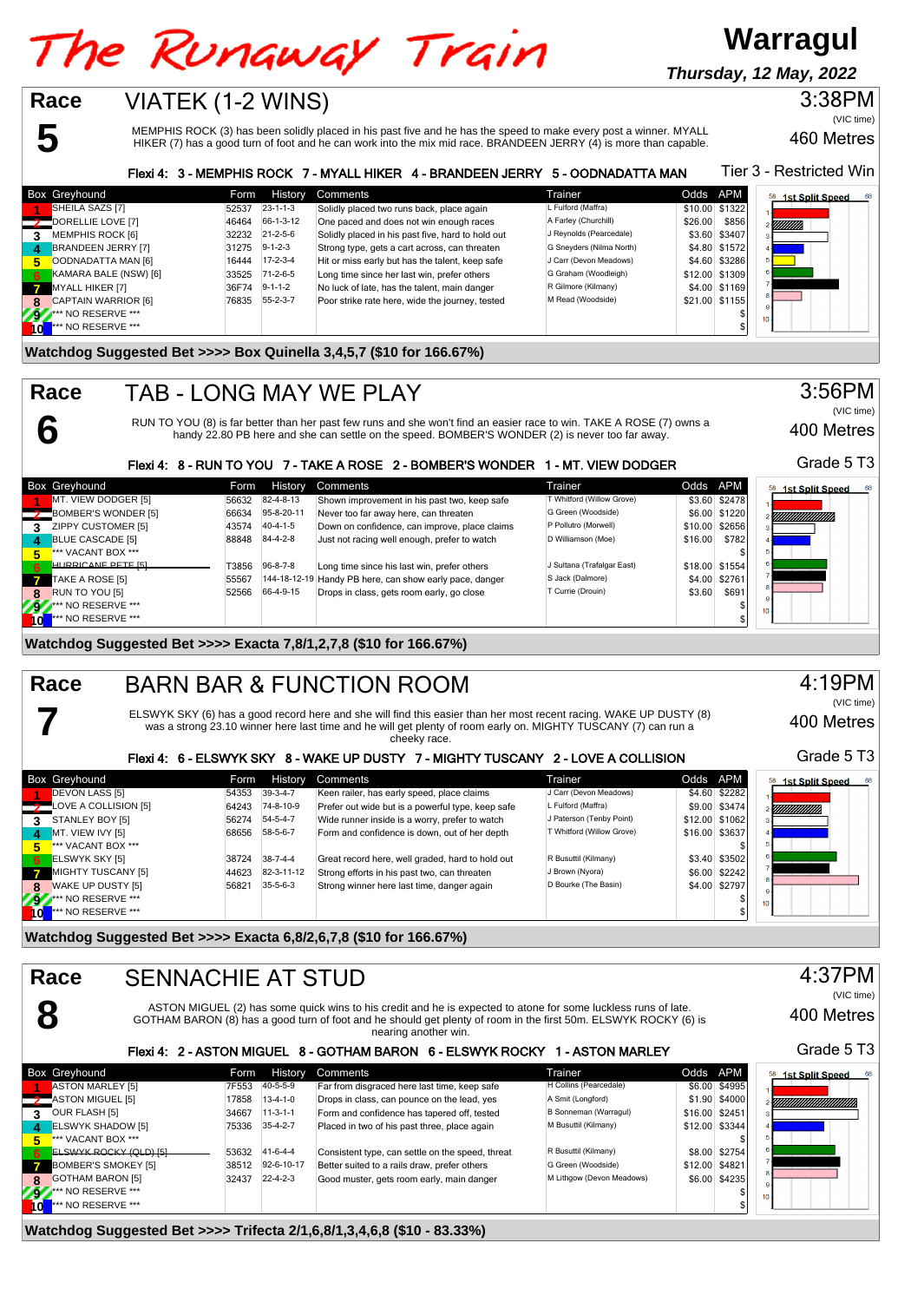## The Runaway Train

PAUA KENNELS (1-2 WINS)

**Thursday, 12 May, 2022**

**Warragul**

### 4:57PM

400 Metres (VIC time)

400 Metres

460 Metres

Grade 5 T3

460 Metres

Grade 5 T3

5:57PM

(VIC time)

5:34PM

(VIC time)

Tier 3 - Grade 6

5:12PM

(VIC time)

BLOCK BUSTED (8) has been luckless in his past two and he is drawn to make amends today. VICTORUY HEIST (6) was a strong 22.62 Traralgon winner and he can work into the mix mid race. INTER CLEM (4) is a more than capable

|     |                             |       |                  | type.                                                                      |                               |                |               |                              |
|-----|-----------------------------|-------|------------------|----------------------------------------------------------------------------|-------------------------------|----------------|---------------|------------------------------|
|     |                             |       |                  | Flexi 4: 8 - BLOCK BUSTED 6 - VICTORY HEIST 4 - INTER CLEM 2 - SMALL CAKES |                               |                |               | Tier 3 - Restricted Win      |
|     | Box Greyhound               | Form  | History          | Comments                                                                   | Trainer                       | Odds APM       |               | 68<br><b>1st Split Speed</b> |
|     | CLARETOWN DERMOT [6]        | 77385 | $39-2-1-6$       | Can miss the kick, may get buried back, tested                             | G Mclachlan (Cranbourne East) | \$16.00 \$1097 |               |                              |
|     | SMALL CAKES [7]             | 62864 | $11 - 1 - 2 - 1$ | Can show early speed at times, keep safe                                   | F Bickerton (Pearcedale)      |                | \$8.00 \$1221 | E <i>Millillilli</i>         |
|     | 3 PACIFIC PRAYER [7]        | 251   | $3 - 1 - 1 - 0$  | Improving type but rises in class, place                                   | D Bickerton (Pearcedale)      |                | \$6.00 \$1460 |                              |
| д   | <b>INTER CLEM [7]</b>       | 25252 | $16 - 1 - 5 - 3$ | Placed in three of five here, threat if steps                              | G Girvasi (Cranbourne)        |                | \$4.00 \$2134 |                              |
| 5.  | *** VACANT BOX ***          |       |                  |                                                                            |                               |                |               |                              |
| 6   | <b>VICTORY HEIST [7]</b>    | 53168 | $7 - 1 - 1 - 2$  | Strong Traralgon winner, empty draw helps, danger                          | A Smit (Longford)             |                | \$4.80 \$1617 |                              |
|     | HAVOC'S LEGACY [6]          | 67847 | $20 - 2 - 3 - 3$ | Down on confidence, can improve, place claims                              | T Currie (Drouin)             | \$9.00         | \$782         |                              |
|     | 8 BLOCK BUSTED [7]          | 22147 | $7 - 1 - 3 - 0$  | Well graded, can cross at the bend, looks good                             | G Barnsley (Morwell)          |                | \$2.90 \$2987 |                              |
|     | <b>9</b> *** NO RESERVE *** |       |                  |                                                                            |                               |                |               |                              |
| IοL | <b>*** NO RESERVE ***</b>   |       |                  |                                                                            |                               |                |               |                              |

**Watchdog Suggested Bet >>>> Trifecta 6,8/2,4,6,8/2,3,4,6,7,8 (\$10 - 41.67%)**

## SHIMA SHINE AT STUD

JAY JAY LOPEZ (7) owns a slick 22.66 PB here and she is ideally drawn out wide. BIT SHAKEY (8) has won two of five here and she will keep the pressure on from the outset. VICTORY BOY (4) is better than his past few runs.

### Flexi 4: 7 - JAY JAY LOPEZ 8 - BIT SHAKEY 4 - VICTORY BOY 1 - DR. KYE

**10** \*\*\* NO RESERVE \*\*\* \$

|      | <b>Box Greyhound</b>      | Form  | History          | Comments                                         | Trainer.                       | Odds APM |                | 1st Split Speed<br>68 |
|------|---------------------------|-------|------------------|--------------------------------------------------|--------------------------------|----------|----------------|-----------------------|
|      | DR. KYE [6]               | 43376 | $25 - 2 - 3 - 3$ | Better than his past two, well drawn, respect    | G Girvasi (Cranbourne)         |          | \$4.60 \$2247  |                       |
|      | SYSTEM ISSUES [6]         | 5F434 | $21 - 2 - 3 - 4$ | Prefer out wide but has the talent, place claims | G Gray (Stratford)             |          | \$12.00 \$1350 | <u>MMMMMMMM</u>       |
| 3    | AFRO BOY [6]              | 64265 | $26 - 2 - 1 - 4$ | Wide runner inside is a worry, prefer others     | R Cunneen (Moe South)          |          | \$14.00 \$2223 |                       |
| 4    | VICTORY BOY [6]           | 46366 | $13 - 2 - 0 - 4$ | Tough draw but has good muster, can threaten     | A Smit (Longford)              |          | \$5.00 \$1508  |                       |
| 5.   | KATH'S GIRL [6]           | 46545 | $22 - 2 - 0 - 4$ | Been missing the kick of late, needs to lift     | A Carr (Devon Meadows)         |          | \$9.00 \$3091  |                       |
| 6    | <b>BASIN BETTY [6]</b>    | 3T675 | $11 - 2 - 2 - 2$ | No luck since resuming, tough draw, place        | D Bourke (The Basin)           | \$8.00   | \$921          |                       |
|      | JAY JAY LOPEZ [6]         | 66468 | $17 - 2 - 2 - 1$ | Better than form, quick PB here, looks good      | S Combridge (Junction Village) |          | \$3.60 \$1789  |                       |
| 8    | BIT SHAKEY [6]            | 51356 | $9 - 2 - 0 - 1$  | Solid record here, has early speed, danger       | J Paterson (Tenby Point)       |          | \$4.80 \$2545  |                       |
| 22   | *** NO RESERVE ***        |       |                  |                                                  |                                |          |                | 10 <sup>1</sup>       |
| l ol | <b>*** NO RESERVE ***</b> |       |                  |                                                  |                                |          |                |                       |

### **Watchdog Suggested Bet >>>> Win 7**

**9**

**10**

**11**

**Race**

**Race**

#### HOOKED ON SCOTCH AT STUD **Race**

ASTON JAZZ (1) has a good record here and he will find this easier than his most recent racing. PEACOCK (5) is another who races well here and he will appreciate the smaller line-up. VICTORY FIRE (4) won't be too far away.

### Flexi 4: 1 - ASTON JAZZ 5 - PEACOCK 4 - VICTORY FIRE 8 - ELSWYK SUZIE

|     | <b>Box Greyhound</b>      | Form  | History          | Comments                                         | Trainer                       | Odds APM       | 68<br><b>1st Split Speed</b><br>58 |
|-----|---------------------------|-------|------------------|--------------------------------------------------|-------------------------------|----------------|------------------------------------|
|     | ASTON JAZZ [5]            | 51767 | $24 - 3 - 3 - 3$ | Drops in class, goes well here, hard to hold out | H Collins (Pearcedale)        | \$2.80 \$3721  |                                    |
|     | <b>2</b> KUTA COWBOY [5]  | 56423 | 86-3-9-15        | Every chance in his past two, needs it easier    | C Leviston (Callignee)        | \$8.00 \$4204  | <b>Millis</b>                      |
|     | *** VACANT BOX ***        |       |                  |                                                  |                               |                |                                    |
| -4  | <b>VICTORY FIRE [5]</b>   | 57154 | $51-4-7-5$       | Strong type, will get room early, can threaten   | M Carr (Devon Meadows)        | \$6.00 \$4728  |                                    |
| 5.  | PEACOCK [5]               | 34676 | $21 - 4 - 2 - 4$ | Small field helps, well graded, danger with luck | C Langley (Tooradin)          | \$2.80 \$3472  |                                    |
| 6   | *** VACANT BOX ***        |       |                  |                                                  |                               |                |                                    |
|     | NO WAY NELLIE (NSW) [5]   | 77676 | 62-5-4-2         | Struggled for a while now, out of her depth      | G Mclachlan (Cranbourne East) | \$26.00 \$1423 |                                    |
| 8   | <b>ELSWYK SUZIE [5]</b>   | 32523 | 67-3-10-14       | Can stay wide, has early speed, keep safe        | M Busuttil (Kilmany)          | \$7.00 \$3329  |                                    |
| 757 | <b>*** NO RESERVE ***</b> |       |                  |                                                  |                               |                | 10 <sup>1</sup>                    |
|     | *** NO RESERVE ***        |       |                  |                                                  |                               |                |                                    |

**Watchdog Suggested Bet >>>> Exacta 1,5/1,4,5 (\$10 for 250%)**

### **12** HARD STYLE RICO AT STUD BATTLERS THREE (8) likes to scout wide in his races and he may prove too strong in the run home. ASTON BIER (7) is another who likes to stay wide and he can work into the mix mid race. STAR BURNER (5) is more than capable. **Race**

Flexi 4: 8 - BATTLERS THREE 7 - ASTON BIER 5 - STAR BURNER 4 - WORLDWIDE

|              | <b>Box Greyhound</b>      | Form  | History          | Comments                                    | Trainer                    | Odds APM |                | 1st Split Speed<br>68 |
|--------------|---------------------------|-------|------------------|---------------------------------------------|----------------------------|----------|----------------|-----------------------|
|              | BALLYMAC WOMAN [5]        | 67876 | $29-4-3-1$       | Needs to lead, down on best form, tested    | D Mcphie (Kilmany)         |          | \$14.00 \$1493 |                       |
|              | JIMMY MAKER [5]           | 85678 | $33-4-2-6$       | Just not racing well enough, must show more | A Lamarca (Burwood East)   |          | \$8,00 \$1307  | ,,,,,,,,,,,,,,,,,,,,, |
|              | *** VACANT BOX ***        |       |                  |                                             |                            |          |                |                       |
|              | <b>WORLDWIDE [5]</b>      | 74463 | $27 - 3 - 4 - 4$ | Showed improvement last time, keep safe     | M Biggins (Ferntree Gully) |          | \$6.00 \$1940  |                       |
| 5.           | STAR BURNER (SA) [5]      | 61377 | $31 - 4 - 4 - 3$ | Struggles here but is well graded, threat   | L Weeks (Tyabb)            |          | \$4.00 \$2008  |                       |
| 6            | *** VACANT BOX ***        |       |                  |                                             |                            |          |                |                       |
|              | ASTON BIER [5]            | 55125 | $17-3-2-4$       | Wide runner, good muster, main danger       | A Smit (Longford)          |          | \$3.40 \$2732  |                       |
|              | <b>BATTLERS THREE [5]</b> | 45473 | $38-3-1-4$       | Draw suits, good mid race pace, go close    | K Thorburn (Gormandale)    |          | \$3.20 \$1003  |                       |
| Æ            | <b>*** NO RESERVE ***</b> |       |                  |                                             |                            |          |                |                       |
| $\mathbf{0}$ | *** NO RESERVE ***        |       |                  |                                             |                            |          |                |                       |

**Watchdog Suggested Bet >>>> Exacta 7,8/5,7,8 (\$10 for 250%)**